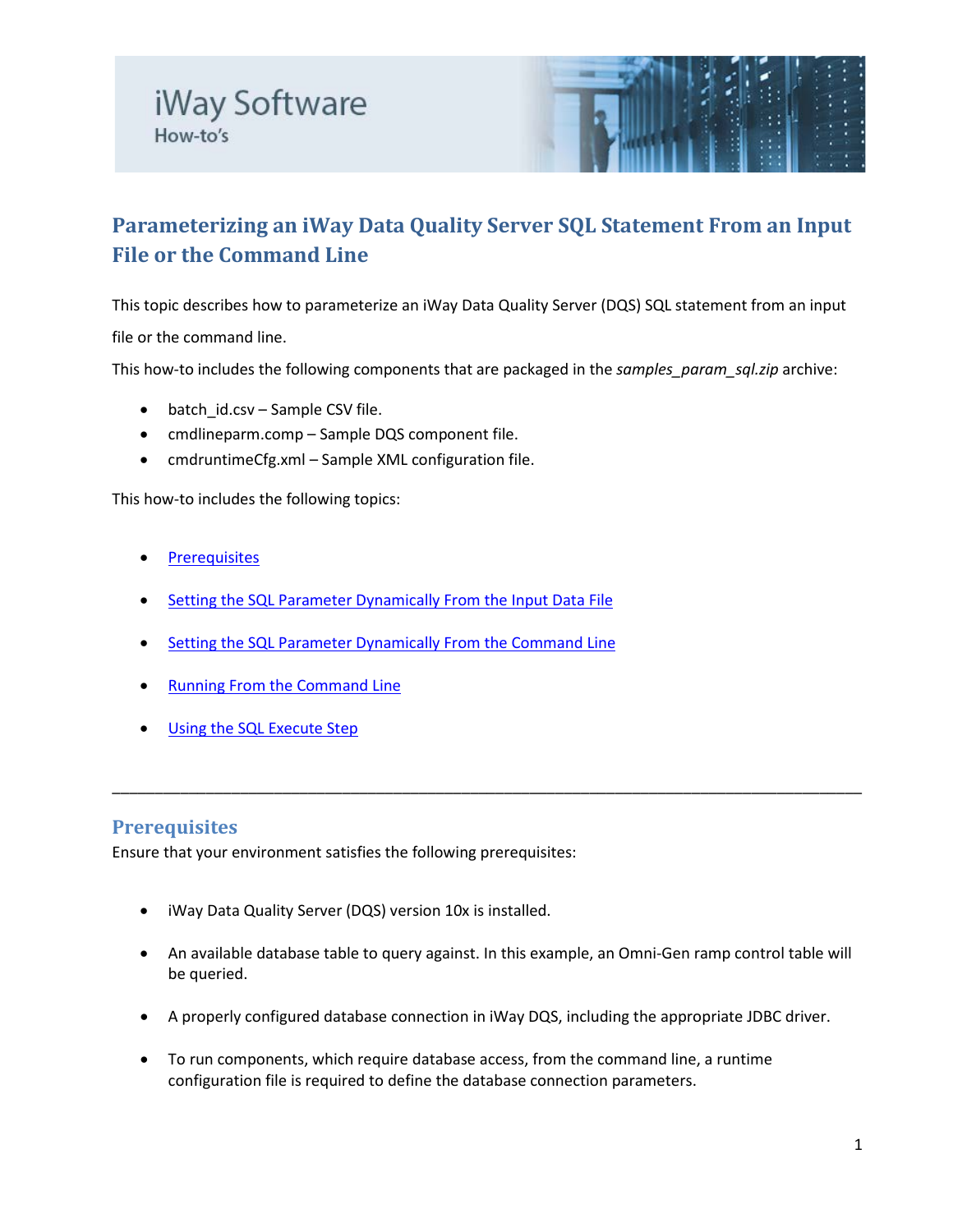## **Setting the SQL Parameter Dynamically From the Input Data File**

In the SQL Select step shown in the following image, an SQL parameter can be set dynamically from the input data file or the command line.



The following image shows the properties of a Text File Reader step, which brings in an integer column named *batch\_id*.

| Properties of Text File Reader (batch_id)                   |                  |                |
|-------------------------------------------------------------|------------------|----------------|
| ⊿ ● Text File Reader<br>$\triangle$ $\triangle$ Columns (1) | batch id:INTEGER |                |
| batch_id:INTEGER                                            |                  |                |
| Shadow Columns (0)                                          | Name*:           | batch id       |
| Data Format Parameters                                      |                  |                |
| <b>Error Handling Strategy</b>                              | Type*:           | <b>INTEGER</b> |
|                                                             |                  |                |

This value will be used in the SQL query to be executed.

The WHERE clause value is retrieved from the input column using the *\${column\_name}* syntax, in this case *\${batch\_id}*, as shown in the following image.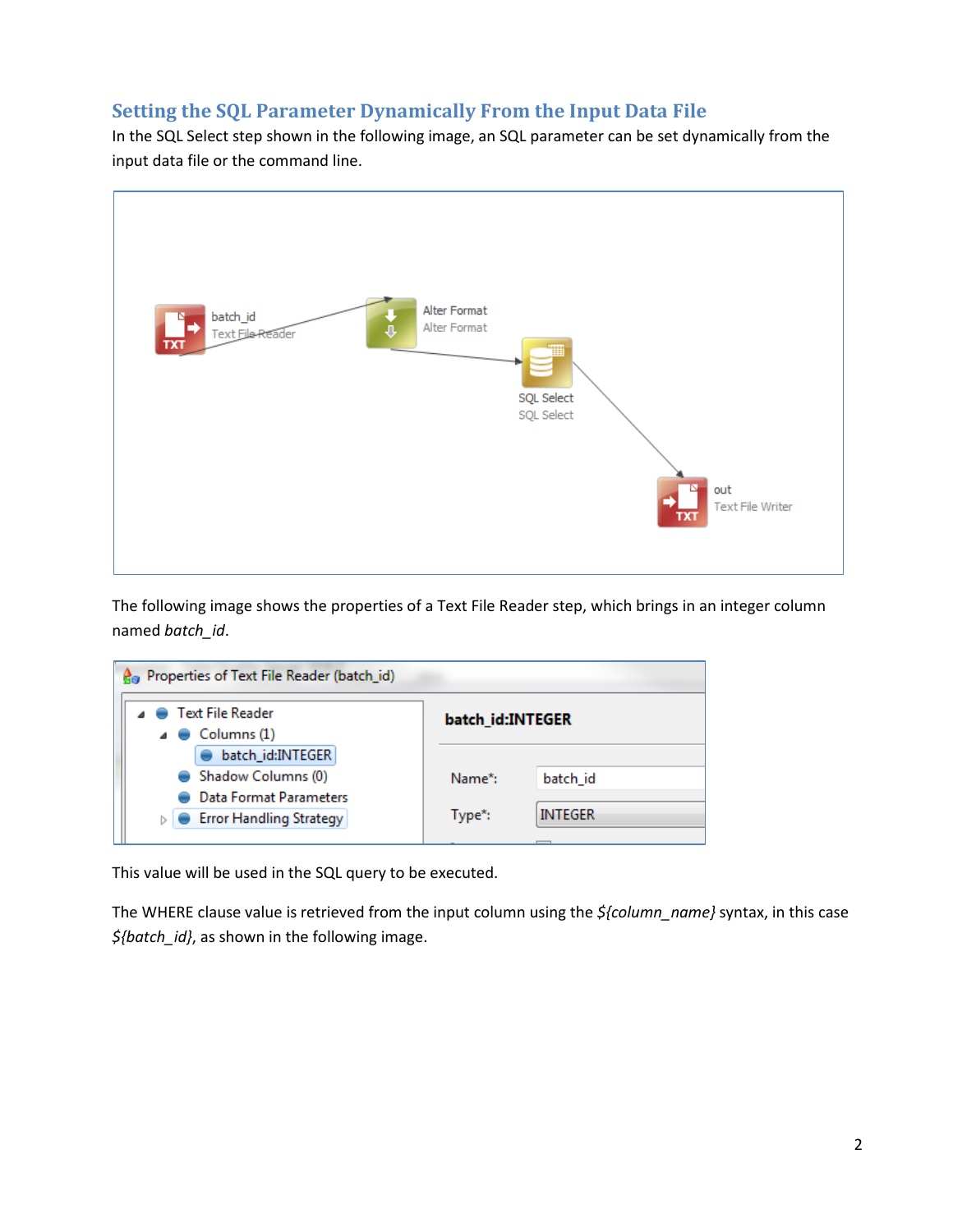| <b>SQL Select</b>             |                                                                                                      |  |
|-------------------------------|------------------------------------------------------------------------------------------------------|--|
| General Columns CAdvanced     |                                                                                                      |  |
| $\blacktriangleright$ General |                                                                                                      |  |
| Id:                           | <b>SQL Select</b>                                                                                    |  |
| $-$ Main                      |                                                                                                      |  |
| Data Source Name*:            | SSO <sub>G33</sub>                                                                                   |  |
|                               | select<br>t.batch_id as BI,<br>t.state as ST<br>[omnigen33].[dbo].[os_ramp_control] t<br><b>FROM</b> |  |
| Query*:                       | WHERE batch_id = $${batch_id}$                                                                       |  |

To capture the output of the query, map the SQL columns (returned by the query) to your data columns. These must exist, and if not present in the original input data, can be added in the Alter Format step.

| Properties of SQL Select (SQL Select)<br>Gэ                            |                                  |            |  |
|------------------------------------------------------------------------|----------------------------------|------------|--|
| <b>SQL Select</b><br>Mappings (2)                                      | <b>SQL Select</b>                |            |  |
| <b>Column Mapping</b><br><b>Column Mapping</b><br><b>Error Handler</b> | Columns<br>General<br>Mappings*: | Advanced   |  |
|                                                                        | Data Column                      | Sql Column |  |
|                                                                        | state<br>1                       | SТ         |  |
|                                                                        | batch_id<br>2                    | ΒI         |  |
|                                                                        | ÷                                |            |  |

This component can now be run from iWay DQS. It will read the input file with the *batch\_id* value required for the query.

**Note:** If you are running the completed sample, which is provided with this how-to, then you can ignore the Edit Configuration dialog that shows the parameter value, as shown in the following image.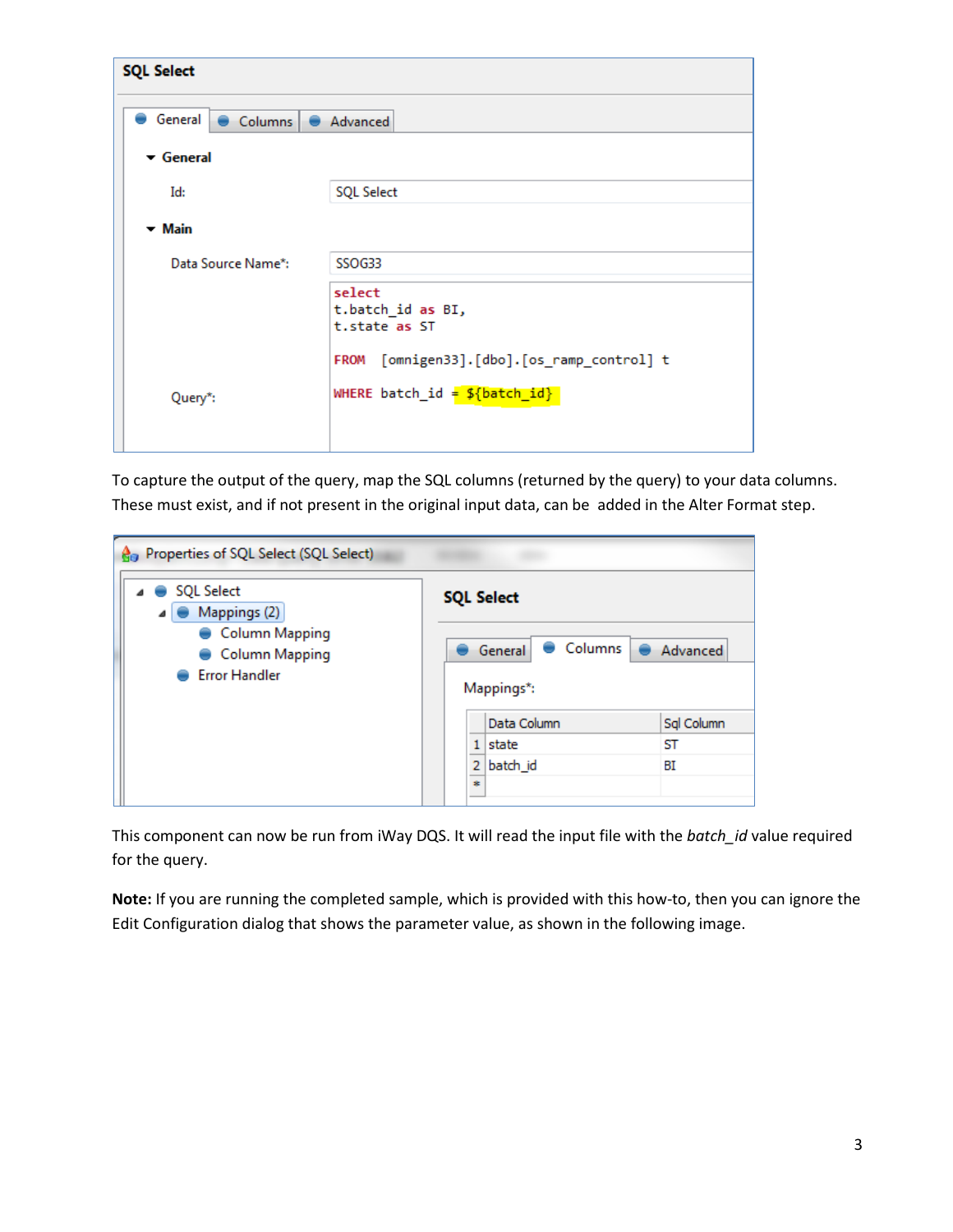|                                                                        | <b>A</b> <sub>n</sub> Edit Configuration                      |  |  |
|------------------------------------------------------------------------|---------------------------------------------------------------|--|--|
| <b>Edit launch configuration properties</b><br><b>Enter parameters</b> |                                                               |  |  |
|                                                                        | Name:   cmdlineparm.comp<br>Way DQS launch   a Logging   Runt |  |  |
|                                                                        | Parameters                                                    |  |  |
|                                                                        | Value<br>Name                                                 |  |  |
|                                                                        | batchparm                                                     |  |  |

This will be used at a later point. For now, the value in the input file is only required.

For example, when the value is 1, the *COMPLETE* state is returned, as shown in the following image.

| batch id | state           |  |
|----------|-----------------|--|
|          | <b>COMPLETE</b> |  |

<span id="page-3-0"></span>Any other value returns a *NULL* state. The state depends on the data in your database tables.

### **Setting the SQL Parameter Dynamically From the Command Line**

When you run a DQ component from the command line, you can directly pass in parameters. These parameters can usually be referenced directly in an expression. However, to embed the value directly into an SQL query requires an extra step.

To pass in a value from the command line to a component, the property must be parameterized. You can use the Alter Format step to create a new column that holds the parameter value (for example, *batchparm*).

1. In the Alter Format step properties dialog, right-click *Expression* and select *Map As Parameter*, as shown in the following image.

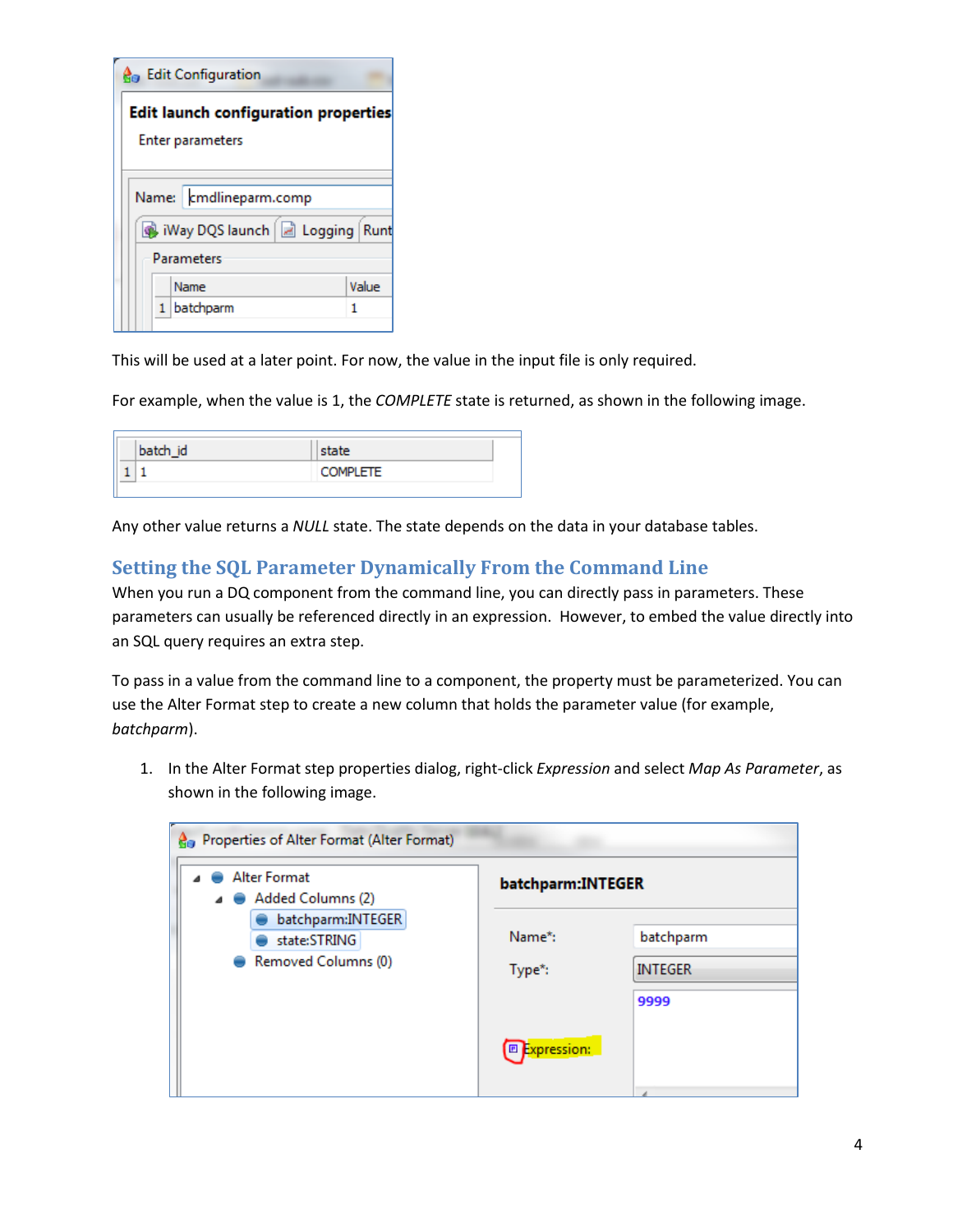A small *P* icon appears next to the Expression field when the parameter is mapped. Note that the default value is *9999.*

| <b>R</b> <sub>g</sub> Map as Parameter |              | X |
|----------------------------------------|--------------|---|
| Create new:                            | batchparm    |   |
| Description:                           |              |   |
|                                        |              | 杰 |
|                                        |              |   |
| Use existing:                          |              |   |
|                                        |              |   |
|                                        |              |   |
|                                        | OK<br>Cancel |   |
|                                        |              |   |

- 2. In the Map as Parameter dialog, select *Create new* and enter a name for the parameter (for example, *batchparm*).
- 3. Click *OK* to save the changes and then close the Alter Format step properties dialog.
- 4. Edit the SQL Select step query, as shown in the following image.

| <b>SQL Select</b>             |                                                                                                      |  |  |  |
|-------------------------------|------------------------------------------------------------------------------------------------------|--|--|--|
| General  <br>Columns Advanced |                                                                                                      |  |  |  |
| $\blacktriangleright$ General |                                                                                                      |  |  |  |
| Id:                           | <b>SQL Select</b>                                                                                    |  |  |  |
| $-$ Main                      |                                                                                                      |  |  |  |
| Data Source Name*:            | SSOG33                                                                                               |  |  |  |
|                               | select<br>t.batch id as BI,<br>t.state as ST<br>[omnigen33].[dbo].[os_ramp_control] t<br><b>FROM</b> |  |  |  |
| Query*:                       | WHERE $batch_id = ${batchparm}$                                                                      |  |  |  |

The WHERE caluse should reference the *\${batchparm}* column. This column holds the value that was passed in from the command line parameter. Note that despite the similar names, you are not referencing the parameter directly.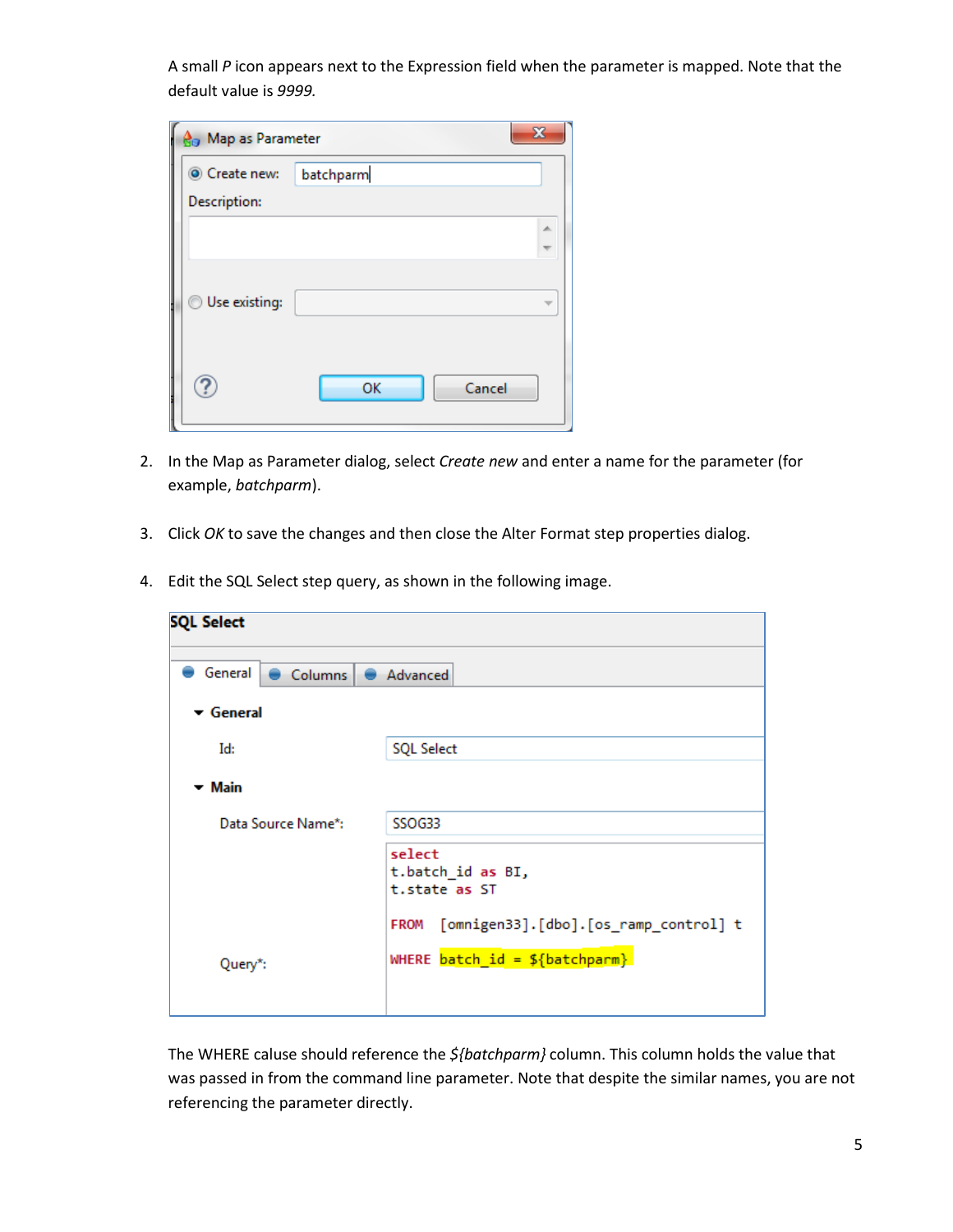The *batch\_id* column from the input file that was used previously is no longer required and irrelavent.

5. When you run the component from iWay DQS, you must now specify the parameter to be passed in, as shown in the following image.

| <b>A</b> <sub>B</sub> Edit Configuration                                |                        | X |  |
|-------------------------------------------------------------------------|------------------------|---|--|
| <b>Edit launch configuration properties</b><br><b>Enter parameters</b>  |                        |   |  |
|                                                                         |                        |   |  |
|                                                                         | Name: cmdlineparm.comp |   |  |
| Way DQS launch   a Logging   Runtimes   a Refresh   E Common Parameters |                        |   |  |
| <b>Parameters</b>                                                       |                        |   |  |
| Value<br>Name<br>∸                                                      |                        |   |  |
| batchparm                                                               |                        |   |  |

**Note:** The value read from the input file is now irrelevant.

You should receive the same output as during the input file test.

# <span id="page-5-0"></span>**Running From the Command Line**

|                                                 | D:\DQS_STUFF\10\iWay-dqs-10.6.2.ga-2017-03-03-win-x86_64>runcif.bat -params.batc<br><u> hparm=2_-runtimeConfig="C:\18CASES\180823040_sqlparams\HOWTO-sql\test\cmdruntime</u> |
|-------------------------------------------------|------------------------------------------------------------------------------------------------------------------------------------------------------------------------------|
|                                                 | Cfg.xml" "C:\18CASES\180823040 sqlparams\HOWTO-sql\test\cmdlineparm.comp"                                                                                                    |
|                                                 | Using java at: "C:∖Program Files√Java∖jdk1.8.0_151\bin\java.exe"<br>Using DQC at: "D:\DQS_STUFF\10\iWay-dqs-10.6.2.ga-2017-03-03-win-x86_64\runtime                          |
|                                                 |                                                                                                                                                                              |
| 05.09.2018 15:57:34 [INFO]                      | Using following licenses:                                                                                                                                                    |
| 05.09.2018 15:57:34 [INFO]                      | C:\Users\.jp03794\license_iway_10_limited_2018-1                                                                                                                             |
| 0–12.plf<br>05.09.2018 15:57:34 [INFO]          |                                                                                                                                                                              |
| =========                                       |                                                                                                                                                                              |
| 05.09.2018 15:57:34 [INFO]                      | This is a trial license key only. It's valid only                                                                                                                            |
| till 2018-10-12.                                |                                                                                                                                                                              |
| 05.09.2018 15:57:34 [INFO]                      |                                                                                                                                                                              |
|                                                 |                                                                                                                                                                              |
| 05.09.2018 15:57:34 [INFO]                      | Using DQS configuration file C:\18CASES\180823040                                                                                                                            |
| sqlparams\HOWTO-sql\test\cmdlineparm.comp       |                                                                                                                                                                              |
| 05.09.2018 15:57:34 [INFO]                      | Using runtime configuration file C:\18CASES\18082                                                                                                                            |
| 3040 sqlparams\HOWTO-sql\test\cmdruntimeCfg.xml |                                                                                                                                                                              |
| 05.09.2018 15:57:34 [INFO]                      | DQS engine initialized.                                                                                                                                                      |
| 05.09.2018 15:57:34 [INFO]                      | Creating runtime                                                                                                                                                             |
| 05.09.2018 15:57:35 [INFO]                      | Starting runtime                                                                                                                                                             |
| 05.09.2018 15:57:35 [INFO]                      | Running runtime                                                                                                                                                              |
| 05.09.2018 15:57:36 [INFO]                      | Stopping runtime                                                                                                                                                             |
| 05.09.2018 15:57:36 [INFO]                      | Finished!                                                                                                                                                                    |
| 05.09.2018 15:57:36 [INFO]<br>10 1              | Task completed successfully. Elapsed time: 00:00:                                                                                                                            |

To run a component from the command line, use the *runcif.bat* script.

cd [DQC\_HOME]\runtime\bin>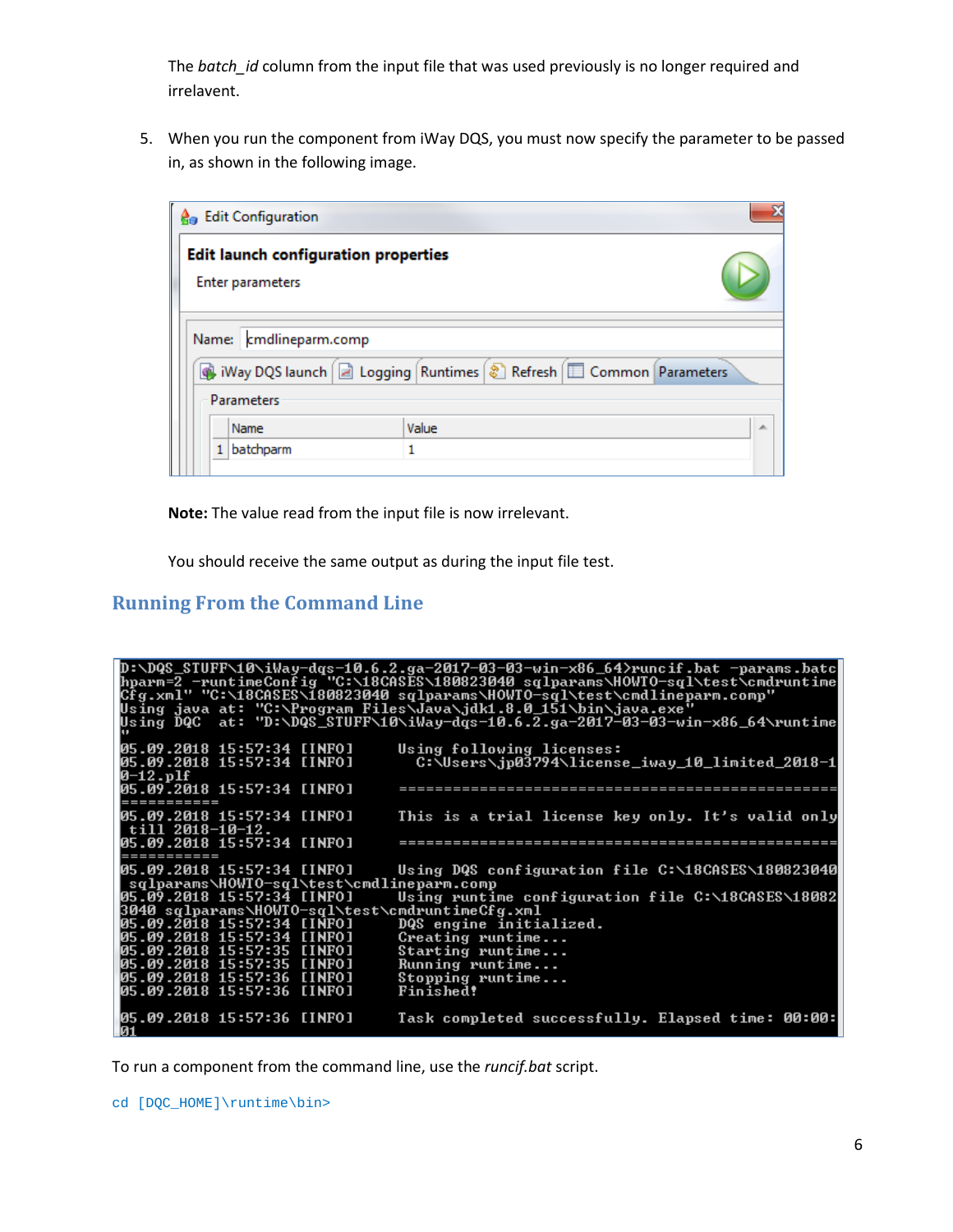Enter the following command (all on one line, without comments):

runcif.bat *-params.batchparm=1 –runtimeConfig runtimecfg.xml cmdlineparm.comp*

where:

*-params.batchparm=1*

Specifies the parameter value to be passed.

*-runtimeConfig runtimecfg.xml*

Is required since SQL databases are being used.

#### *cmdlineparm.comp*

Is the specific component that you want to run.

Quotes are required if you have spaces in your directory names, as shown in the following example:

```
cd D:\DQS_STUFF\10\iWay-dqs-10.6.2.ga-2017-03-03-win-x86_64
```

```
D…> runcif.bat -params.batchparm=1 -runtimeConfig "C:\18CASES\180823040 
sqlparams\HOWTO-sql\test\cmdruntimeCfg.xml" "C:\18CASES\180823040 sqlparams\HOWTO-
sql\test\cmdlineparm.comp"
```
**Note:** Ensure that the JDBC driver is found by the DQ run time. You can either set the path or copy the JDBC .jar file into the following folder:

DQ\_HOME/runtime/lib

#### <span id="page-6-0"></span>**Using the SQL Execute Step**

This technique also works for the SQL Execute step, as shown in the following image.